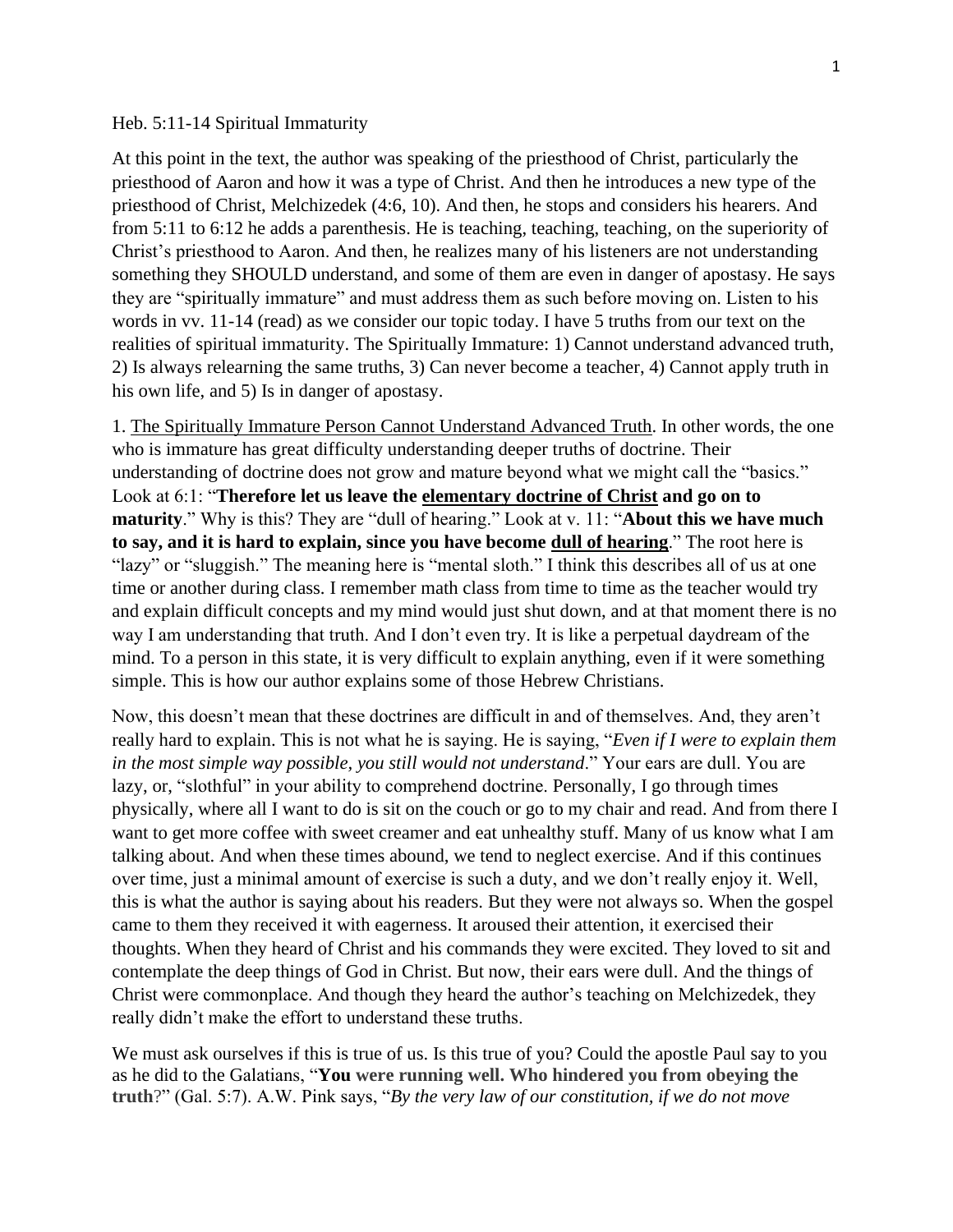*forward we move backward*." I wonder how many Christians sit in churches week after week after week and sit under teaching with "dull ears," unable to understand. Brothers and sisters, many who sit in churches want sermons that only "tickle their ears." They refuse to move on to deeper things. Let's move on.

2. The Spiritually Immature Person Is Always Relearning the Same Truths. Look at v. 12: "**For though by this time you ought to be teachers, you need someone to teach you again the basic principles of the oracles of God. You need milk, not solid food**." He uses the picture of milk vs. solid food. An infant can only drink milk, that's all. His/her little body is not prepared for steak . . . yet. We all know this! We cannot give an infant a T-Bone steak. He is saying, "You should have progressed further, but you have not. You are like an infant in your understanding. Therefore, I can only give you milk, over and over again. Here, he compares "milk" with the basic principles of the oracles of God. Let's not forget our context. The author is teaching about the New Covenant in Christ. And he is explaining how Christ has fulfilled all the promises to which Mosaic Law pointed. And I believe they were mixing Mosaic Law and gospel in an unhealthy way. And they were misapplying Mosaic Law in light of Christ. And some of them were even in danger of rejecting Christ altogether. Look at 6:1 ff. "**Therefore, let us leave the elementary doctrine of Christ and go on to maturity, not laying again a foundation of repentance from dead works and of faith toward God, and of instruction about washings, the laying on of hands, the resurrection of the dead, and eternal judgment**."

Can you imagine coming to my house for supper and we sit down together to enjoy a five-course milk meal? And then I come to your house for supper the next week and you serve me a 7-course meal of milk? And through it all, we are satisfied with that milk. I believe our author is saying, "*I like the milk. It is necessary. But, give me the steak*." This is our picture. When our ears are dull and we are "lazy" spiritually, we are only ready to drink milk over and over again. And as we've said, we don't even understand things we've learned already, which is why he says they need to be retaught the same things over and over again, as if they've even forgotten what milk tastes like, much less steak. In this way they've digressed.

App. We never leave the basic truths of the gospel. But, we add and learn other doctrines connected to the gospel. I think of baseball and the fundamentals. We cannot be successful without throwing, catching, receiving a ground ball, the crow-hop from the outfield, hitting the cut-off man. Therefore, we keep pressing those things. But, at the same time, we build on those things. We put in bunt defenses and pick off moves and new trick plays to catch our opponent. We develop our swing with specific mechanics, etc. In the same kind of way, we always remember the gospel and the basics, but we build upon those things. (Even as the author of Hebrews did with Melchizedek.) I think 1 Cor. 15:1-4: "**Now I would remind you, brothers, of the gospel I preached to you, which you received, in which you stand, and by which you are being saved, if you hold fast to the word I preached to you—unless you believed in vain. For I delivered to you as of first importance what I also received: that Christ died for our sins in accordance with the Scriptures, that he was buried, that he was raised on the third day in accordance with the Scriptures** . . ." These are the basics. But, as the OT says, we build precept upon precept, etc. Therefore, press hard on the basics of the gospel. For these are the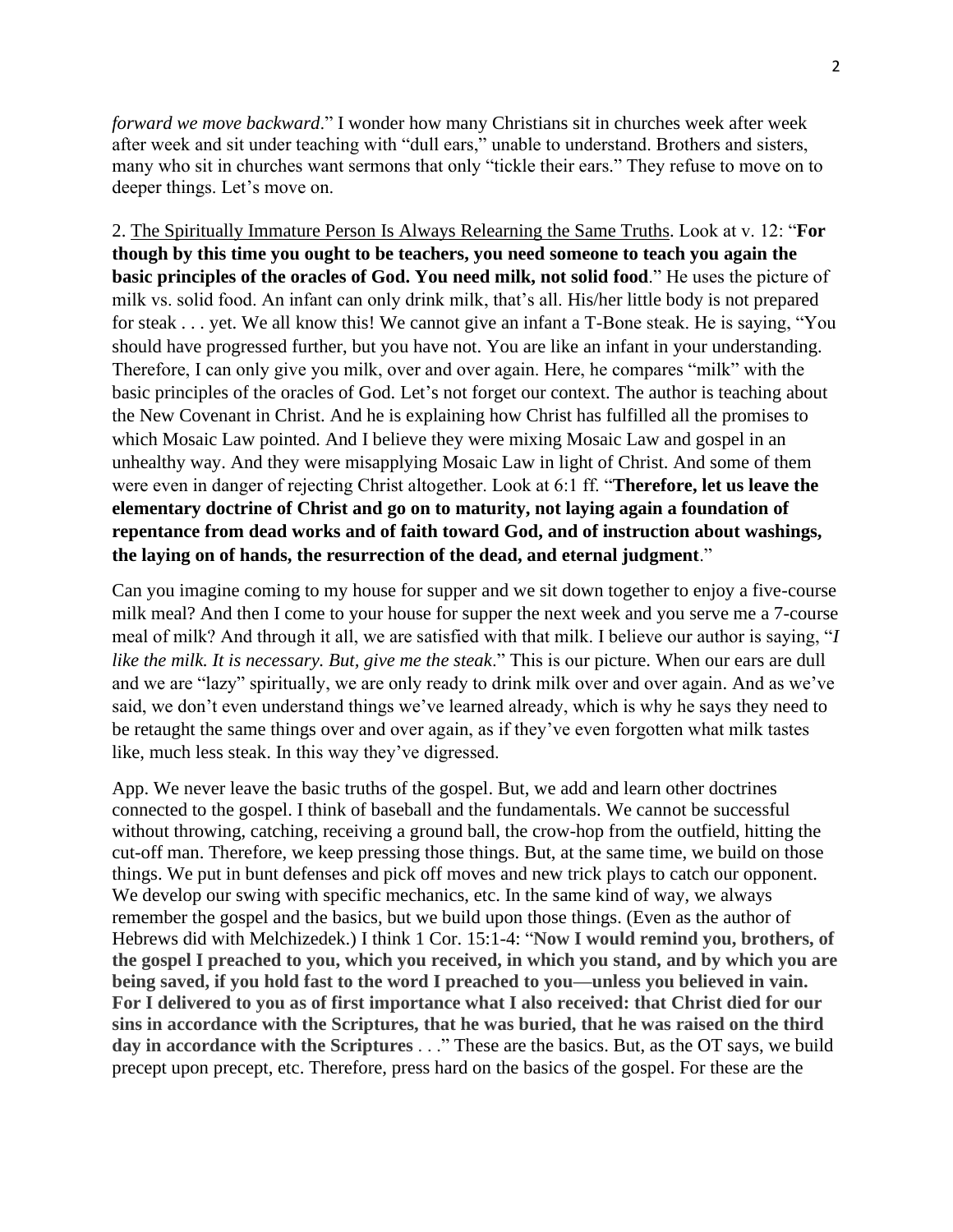simple truths we have received. But, then move on to maturity as we build. (so far we're only speaking of doctrine. There is an ethical side. For faith without works is dead. See #4 below.)

3. The Spiritually Immature Person Can Never Become a Teacher. Look at v. 12 again. "**For though by this time you ought to be teachers** . . ." This is an amazing statement. Because, under Mosaic Law, the teachers were the priests, and then later the prophets. And now the author is saying, "*all of you should be teachers*." Under the old covenant the teachers were the priests and the prophets. But, under the new covenant, who are the teachers. Think of Jesus' command in Matt. 28:18-20. "**As you go, make** disciples . . ." And what comes next? "**Teaching them to obey all I have commanded you**." Brothers and sisters, YES, there are those who are gifted teachers. But, in the general sense, ALL God's new covenant people are teachers. This means that our aim is to tell people about Jesus, and when they receive him, bring them along, move them from immaturity to maturity. And this text says that those who are spiritually immature, cannot, or, are not effective at making disciples. And I think the reason is that all they can handle is "milk." They are not able to move beyond the basics of the gospel and teach others so they can grow into maturity.

So, let me ask some questions by way of application. Is this way you think when you meet with other Christians? Are you thinking, "*How can I teach you*?" or "*How can I help you grow in your faith*?" "*How can I help you apply the truths of the gospel in your life*?" I think of the Apostle Paul who desires to visit the believers in Rome. He says, "**For I long to see you, that I may impart to you some spiritual gift to strengthen you—"** (Rom. 1:11). Or do you say, "*Oh, that's for the pastor*." Or, is it normal for you to defer to someone else who you think is more capable? Brothers and sisters, according to this verse, ALL of us should be "teachers."

Now, I get it. We are all at different places in our growth. And, the way we've done church in the past is to do our discipleship at a building with only a select few doing the teaching. This is ok. We should see this aspect. For there ARE those of us who are more gifted at teaching. But, at the everyday level, all of us are teachers as we make disciples. And, as we grow, we must come to a time where we understand doctrine and deeper truths about Christ and the gospel where we are able to teach others the commands of Christ and bring them along. I think of Christian counseling. We immediately defer when someone needs counseling. And it may be the case where more expertise is needed outside the church. But, this must not be our default. And I think a lot of this responsibility does fall upon your elders. We are commanded to "equip the saints for the work of the ministry" (Eph. 4:12). But, at the end of the day, this command to "teach" or to "make disciples" is for all of us. And if over a period of many years we do not find ourselves as a whole able to teach others, we are spiritually immature. (Recall Titus 2)

4. The Spiritually Immature Person Cannot Apply Truth. Look at vv. 13-14: "**for everyone who lives on milk is unskilled in the word of righteousness, since he is a child. 14 But solid food is for the mature, for those who have their powers of discernment trained by constant practice to distinguish good from evil.**" Some say to be "unskilled in the word of righteousness" is speaking of doctrine. This is certainly true as we've seen. But, there is more. This text is very practical as it connects doctrine with living. The mature Christian understands the truths of the gospel and then can apply them to his/her life in making decisions between good and evil. At the end of the day, how do you a person is a Christian. Well, only God knows the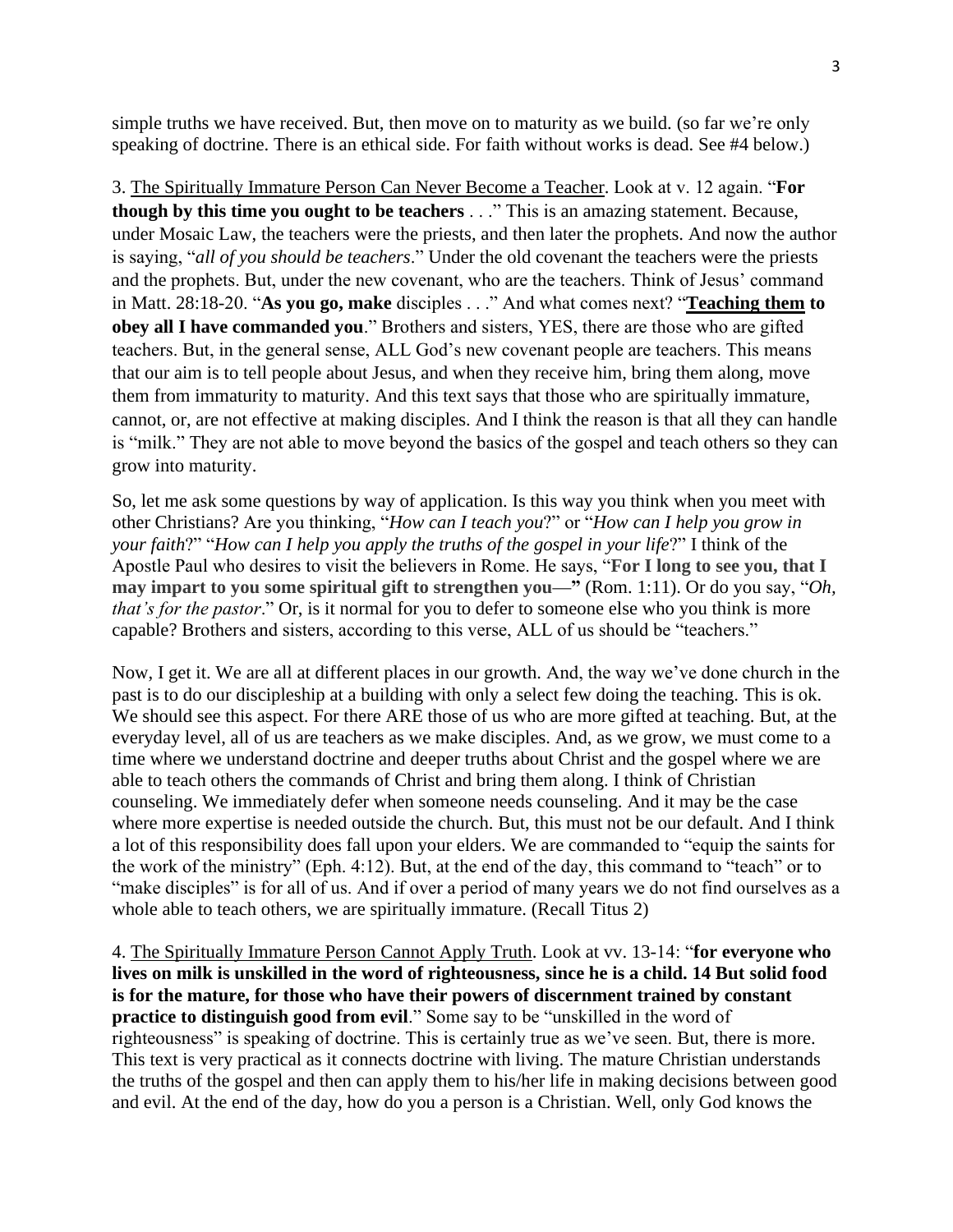heart. But, Jesus says, "You will know them by their fruits." A mature Christian is able to understand the Gospel of Christ and then apply those truths in day to day living. This is evident in godliness. This is why the NT puts so much emphasis on the leaders of the church having a certain character. Look over at Titus 1:7-9: "**For an overseer, as God's steward, must be above reproach. He must not be arrogant or quick-tempered or a drunkard or violent or greedy for gain, but hospitable, a lover of good, self-controlled, upright, holy, and disciplined. He must hold firm to the trustworthy word as taught, so that he may be able to give instruction in sound doctrine and also to rebuke those who contradict it**." But, these instructions are for all Christians. So let me ask, "*Have you so embraced the gospel of Christ* "trustworthy word as taught," and then, *how able are you to make godly decisions*?" So often I hear Christians asking, "what is the will of God in my life." And they search and look for signs. But, what is God's will for your life? 1 Thess. 4:3 says, "**This is the will of God, your sanctification**."

5. The Spiritually Immature Person Is in Danger of Apostasy. I will only mention this today as we will delve into this topic over the next two weeks. But, vv. 11-14 must be read in the context of 6:1-12. Look quickly at 6:4 ff. "**For it is impossible, in the case of those who have once been enlightened, who have tasted the heavenly gift, and have shared in the Holy Spirit, and have taste the goodness of the word of God and the powers of the age to come, and then have fallen away, to restore them again to repentance, since they are crucifying once again the Son of God to their own harm and holding him up to contempt**." Our author is giving a warning that there is the danger of apostasy. I do not think this will be the majority of his readers because he says over in 6:9: "**Though we speak in this way, yet in your case, beloved, we feel sure of better things—things that belong to salvation**." He does believe that they will move on to maturity. But, our passage today serves as an early warning sign of apostasy. Let me remind us of his warnings so far. In 2:1: "**Therefore we must pay much closer attention to what we have heard, lest we drift away**." And 2:3: "**How shall we escape if we neglect such a great salvation**." And 3:12: "**Take care, brothers lest there be in any of you an evil, unbelieving heart, leading you to fall away from the living God**." And 4:1: "**Let us fear lest any of you should seem to have failed to reach it**."

I think our author, right in the middle of teaching about Christ's earthly and heavenly priesthood, he realizes some are not able to get it because of their spiritual immaturity. And if they do not listen and begin to move on, they are in danger of apostasy. Brothers and sisters, these warnings are for us! They are not for "hypothetical" believers. They are God's means to keep us moving along to maturity. Therefore, we must with all seriousness take these words to heart. We must ask ourselves, "*Am I a growing Christian? Am I spiritually mature*?" Do I understand the gospel and am I learning to love and understand deeper truths? Am I constantly having to relearn the same basic truths over and over? Am I able to teach others and bring THEM along to maturity? Am I become more and more godly? Is my ability to discern between good and evil growing every year God gives? We must ask such questions as we come to this text? If not, we are like James says: looking into the mirror and forgetting what we look like (James 1:23). This goes for all of us! We must "take heed lest we should fall." These words are for us.